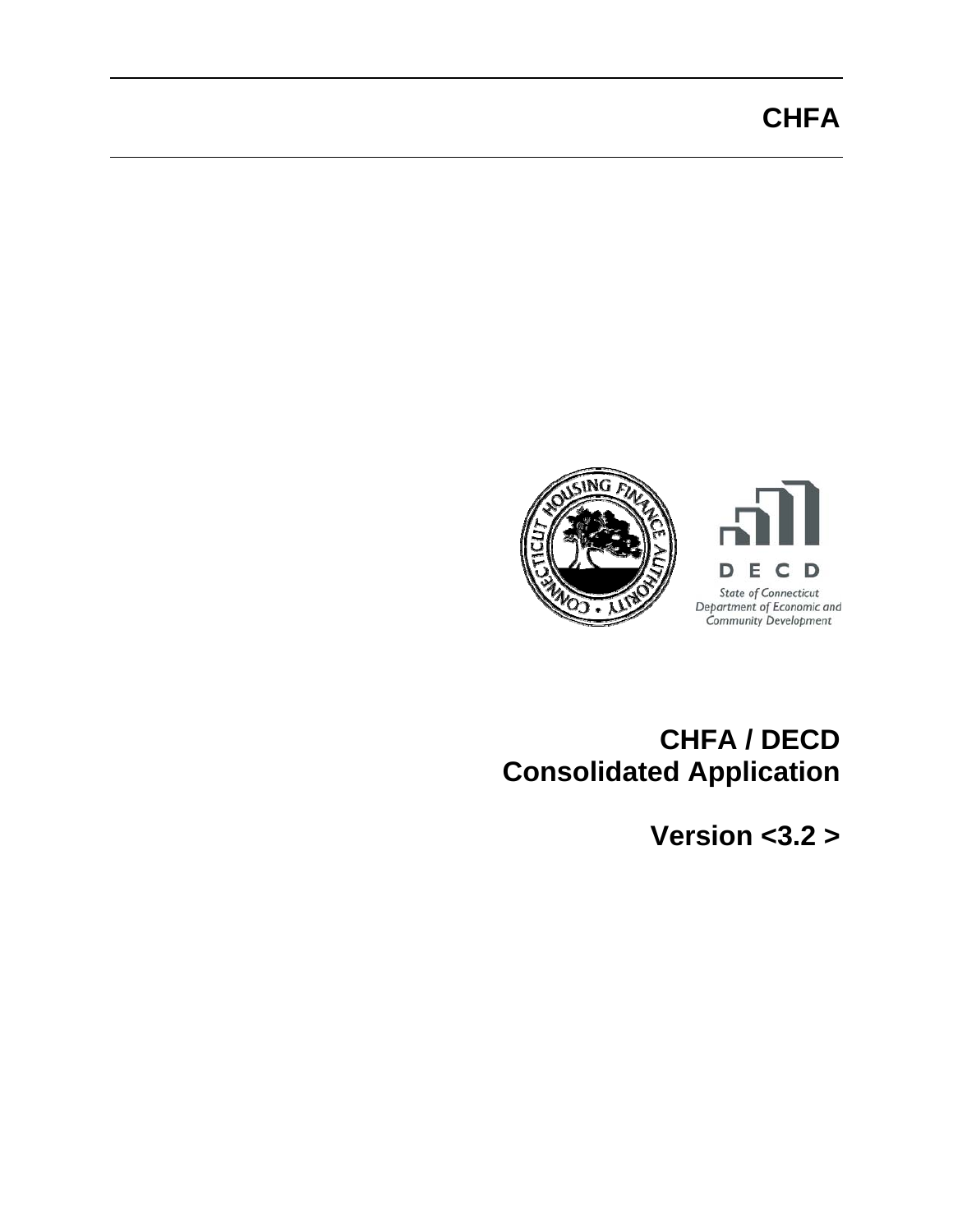| Date                                                                            | <b>Version</b> | <b>Description</b>                                                                |  |
|---------------------------------------------------------------------------------|----------------|-----------------------------------------------------------------------------------|--|
| March 31, 2009                                                                  | <1.0>          | Released Version 1.0                                                              |  |
| January 14, 2010                                                                | <2.0>          | Released Version 2.0                                                              |  |
| February 1, 2010<br><2.1>                                                       |                | Released Version 2.1, the 2010 LIHTC Update, including:                           |  |
|                                                                                 |                | Workbook 03 - LIHTC Points Calculation                                            |  |
|                                                                                 |                | Appendix 2 - LIHTC General Information                                            |  |
|                                                                                 |                | Appendix 6 - Draft 2010 Qualified Allocation Plan                                 |  |
|                                                                                 |                | Appendix 14 - Supportive Housing Quality Assurance Program Standards Guidelines   |  |
|                                                                                 |                | Appendix 24 – Qualified Census Tracts and Difficult Development Areas             |  |
| March 24, 2010                                                                  | <2.2>          | Appendix 6 – Governor's signed 2010 Qualified Allocation Plan replaces draft plan |  |
| May 18, 2010<br><2.3><br>Released Version 2.3, the 2010 HTCC Update, including: |                |                                                                                   |  |
|                                                                                 |                | Workbook 04 – HTCC Supplemental Information and Points Calculation                |  |
| December 16,<br>2010                                                            | <3.0>          | Released Version 3.0                                                              |  |
| February 4, 2011<br><3.1>                                                       |                | Released Version 3.1 the 2011 LIHTC Update, including:                            |  |
|                                                                                 |                | Workbook 03 - LIHTC Points Calculation                                            |  |
|                                                                                 |                | Appendix 2 - LIHTC General Information                                            |  |
|                                                                                 |                | Appendix 6 - 2011 Qualified Allocation Plan                                       |  |
|                                                                                 |                | Appendix 13 - 2011 LIHTC Procedures                                               |  |
|                                                                                 |                | Appendix 29 - Affirmative Fair Housing Marketing Plan                             |  |
| March 4, 2011                                                                   | <3.2>          | Released Version 3.2, including:                                                  |  |
|                                                                                 |                | Appendix 6 - 2011 Qualified Allocation Plan                                       |  |
|                                                                                 |                | Appendix 13 - 2011 LIHTC Procedures                                               |  |

## **Revision History**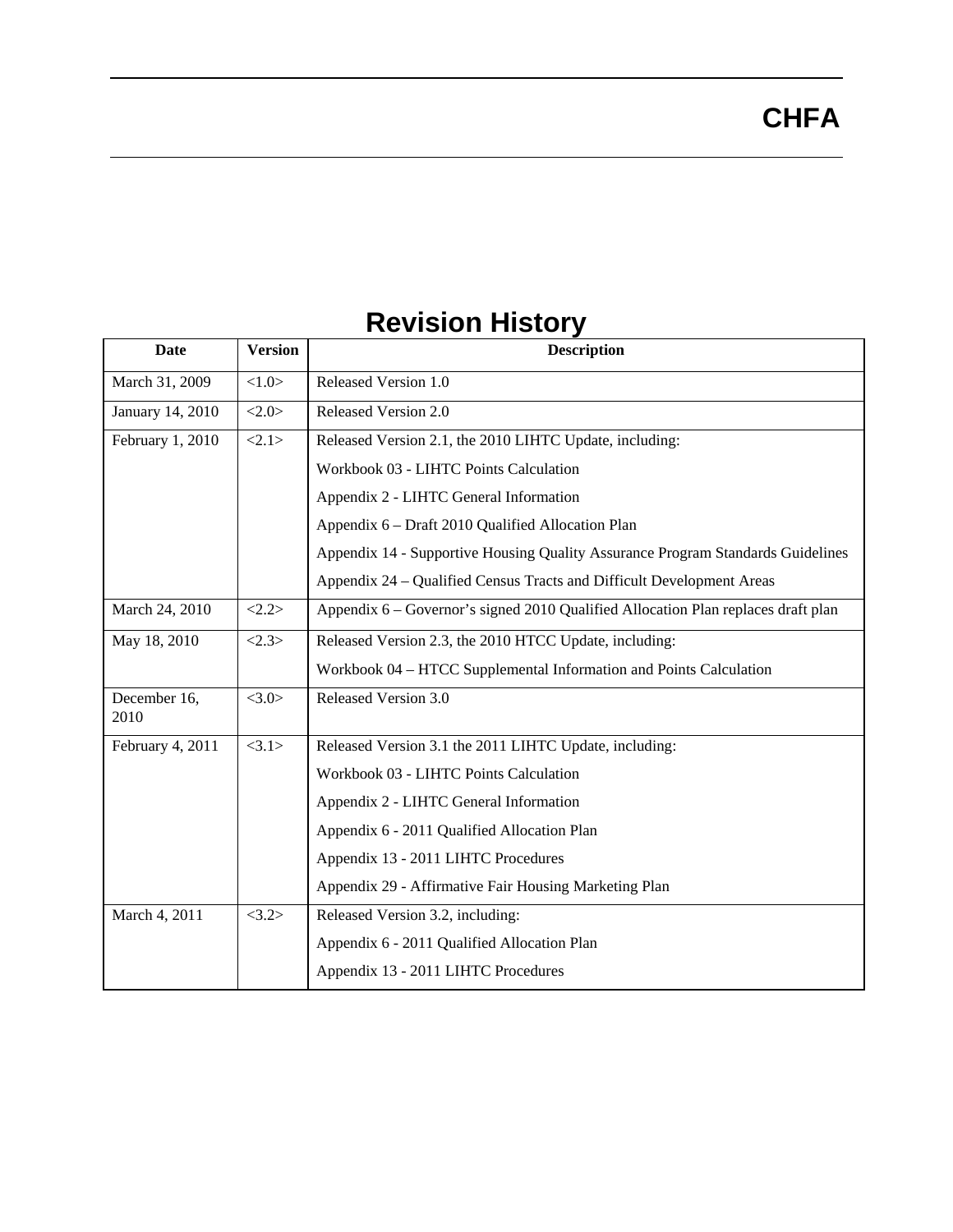| DTAT<br>эн.<br>:HFA/D<br>_____ | -<br>ersion:<br>         |
|--------------------------------|--------------------------|
| $\sim$                         | /2011                    |
| . .                            | $\overline{\phantom{a}}$ |
| `onsolidated.                  | Date:                    |
| \pplication                    |                          |

# **Table of Contents**

|    | Overview                                                                  | 4 |
|----|---------------------------------------------------------------------------|---|
| 2. | How to Complete the Consolidated Application                              |   |
|    | Workbook 01 - General Info & Rental Developments<br>2.1                   | 4 |
|    | Workbook 02 - Homeownership, Community Impact, Certifications<br>2.2      | 4 |
|    | 2.3<br><b>Workbook 03 - LIHTC Points Calculation</b>                      | 5 |
|    | Workbook 04 – HTCC Supplemental Information and Points Calculation<br>2.4 | 5 |
|    | 2.5<br><b>Appendix Matrix</b>                                             | 5 |
| 3. | How to Submit the Consolidated Application                                | 5 |
| 4. | Frequently Asked Questions about the Consolidated Application             | 6 |
|    | 1-14-2010 Frequently Asked Questions<br>4.1                               | 6 |
| 5. | Who to Contact with Questions regarding the Consolidated Application      | 6 |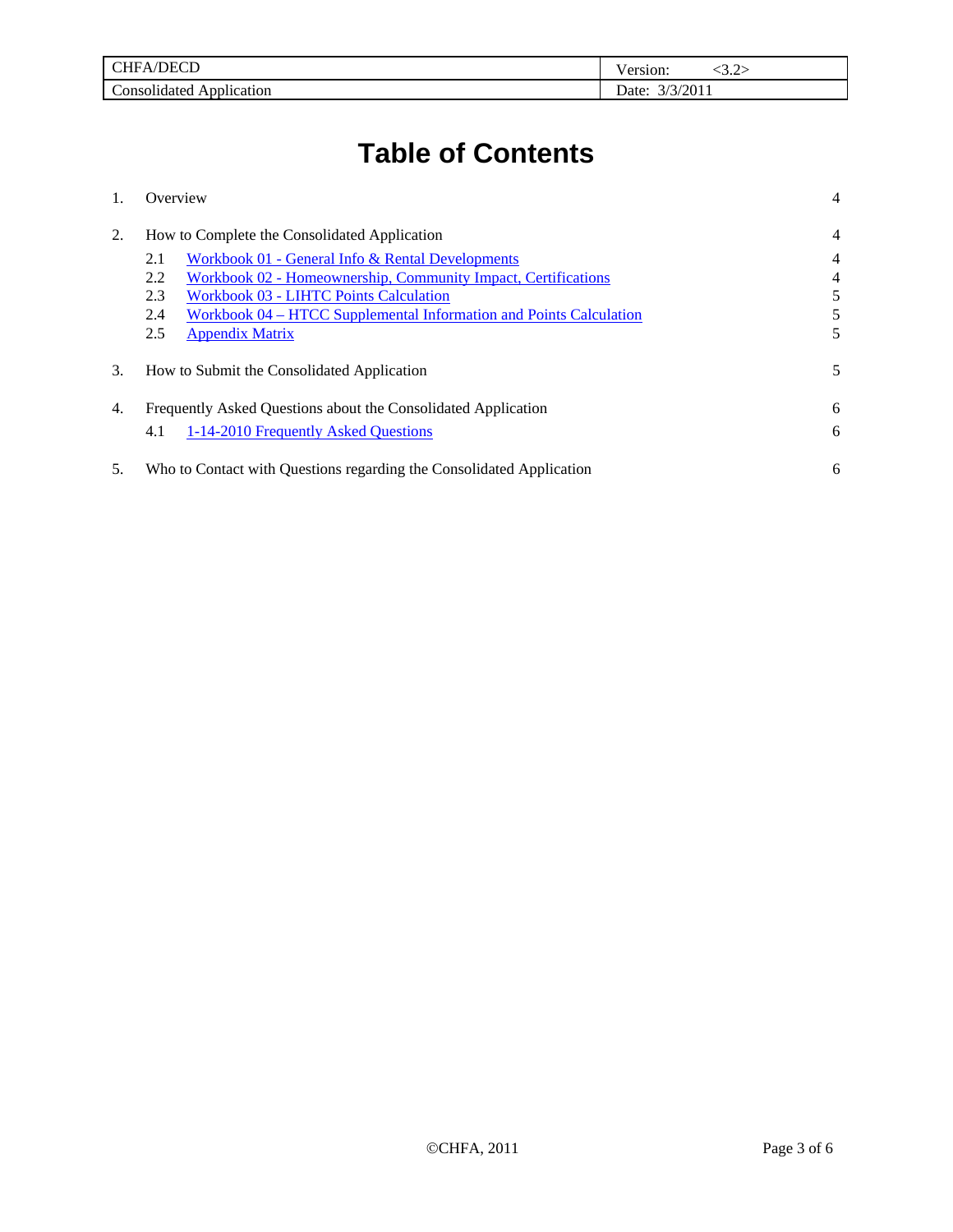<span id="page-3-0"></span>

| $\sqrt{2}$<br>HН<br>H<br>$\Lambda$<br>¬     | ersion.<br>. |
|---------------------------------------------|--------------|
| $\sim$<br>. .<br>`onsolidated<br>pplication | '201<br>ale. |

### **1. Overview**

The CHFA / DECD Consolidated Application was created through a cooperative effort between the Connecticut Housing Finance Authority (CHFA) and the Connecticut Department of Economic and Community Development (DECD). The intent is to create an efficient unified application that eliminates duplication and enables developers to apply for multiple programs administered by CHFA and DECD.

Multifamily developers interested in applying for DECD funding, CHFA mortgage loans, "Next Steps" supportive housing financing, federal LIHTC and/or state HTCC allocations should use this application.

Follow the links below for more information regarding the Consolidated Application:

- [How to complete the Application](#page-3-0)
- [How to Submit the Application](#page-4-0)
- Frequently Asked Questions
- [Who to contact with Questions](#page-5-0)

## **2. How to Complete the Consolidated Application**

The CHFA / DECD Consolidated Application consists of four Workbooks that solicit different categories of information from applicants of housing financing programs administered by CHFA and/or DECD. The application has been designed to accommodate general information requirements as well as specific information requirements of individual programs. A brief description of each Workbook is listed below. Note that Workbook 1 and Workbook 2 need to be completed for all applicants, while Workbook 3 is for 9% LIHTC applicants only and Workbook 4 is for HTCC applicants only. The Appendix Matrix lists supplementary documents, reference materials and website links that applicants may need or find useful during the application process. In addition, an exhibit checklist in each workbook guides the applicant through the required submissions pertaining to each CHFA and/or DECD financing program.

The first tab of each workbook includes detailed instructions on how to navigate and complete that particular workbook. More specific instructions have been imbedded into individual cells as pop-up comments.

**Please note**: The Consolidated Application contains numerous Excel macros. To allow the macros to work properly, the security setting on your Microsoft Excel program must be turned to LOW. Instructions for changing security settings are located in the instruction tab of each workbook.

#### **2.1 Workbook 01 - General Info & Rental Developments**

Workbook 1 of the Consolidated Application is used by all applicants and solicits general information for all developments and financial information for rental developments applying under a variety of housing financing programs administered by CHFA and DECD.

#### **2.2 Workbook 02 - Homeownership, Community Impact, Certifications**

Workbook 2 of the Consolidated Application is used by all applicants and solicits financial information for homeownership developments and community impact information and certifications for all developments applying under a variety of housing financing programs administered by CHFA and the DECD.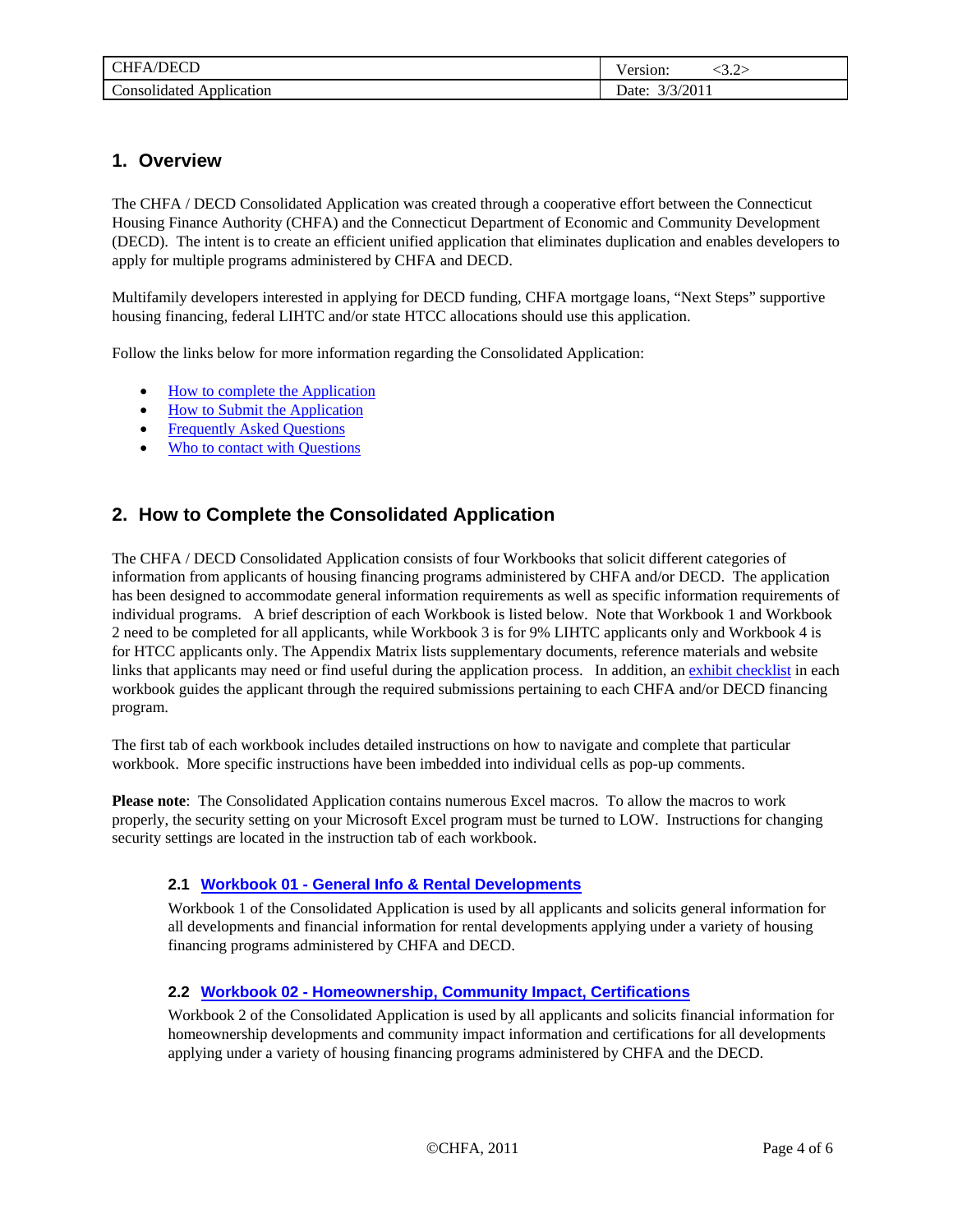<span id="page-4-0"></span>

| /DECD<br>`HFA<br>____                | ersion:                     |
|--------------------------------------|-----------------------------|
| $\sim$<br>onsolidated<br>Application | /2011<br>$\mathcal{Q}$ ate: |

#### **2.3 Workbook 03 - LIHTC Points Calculation**

Workbook 3 of the Consolidated Application is used by 9% Low Income Housing Tax Credit (LIHTC) applicants only and assists in the calculation and documentation of LIHTC Points.

#### **2.4 Workbook 04 – HTCC Supplemental Information and Points Calculation**

Workbook 4 of the Consolidated Application is used by Housing Tax Credit Contribution (HTCC) applicants only and distinguishes requirements for Housing Development, Revolving Loan Fund and Workforce Housing Loan Fund applications. In addition, Workbook 4 assists in the calculation and documentation of HTCC Points

#### **2.5 Appendix Matrix**

This table provides links to reference documents associated with the Consolidated Application for applicants of funding programs administered by CHFA. To access reference documents associated with DECD funding, click on the following link **DECD** reference documents.

## **3. How to Submit the Consolidated Application**

When an application has been completed, it must be submitted as a hard copy by mail or by hand to CHFA and/or DECD. Please note that the Consolidated Application is not compatible with electronic-only submission because it requires original signatures and copies of documents. Electronic Submission may be required in addition to hard copy binders.

**For application submissions to CHFA** for financing, one original of the Consolidated Application is required to be submitted. For Tax Credit programs, one original is required to be submitted. If applying for both mortgage financing and tax credits, only one copy of plans and specifications, surveys, construction manuals, and Environmental Site Assessments is required.

Applicants seeking financing and/or tax credits from CHFA should send their completed applications to:

Nancy O'Brien Administrator, Multifamily Housing Development CT Housing Finance Authority 999 West Street Rocky Hill, CT 06067

**For application submissions to DECD**, one original and one copy of the Consolidated Application is required to be submitted, including one copy of plans and specifications, surveys, construction manuals, and Environmental Site Assessments.

Applicants seeking financing from DECD should send their applications to:

The Office of Housing Development & Finance CT Department of Economic & Community Development 505 Hudson Street Hartford, CT 06106

Applicants seeking financing from both agencies should submit their applications to both agencies at the same time.